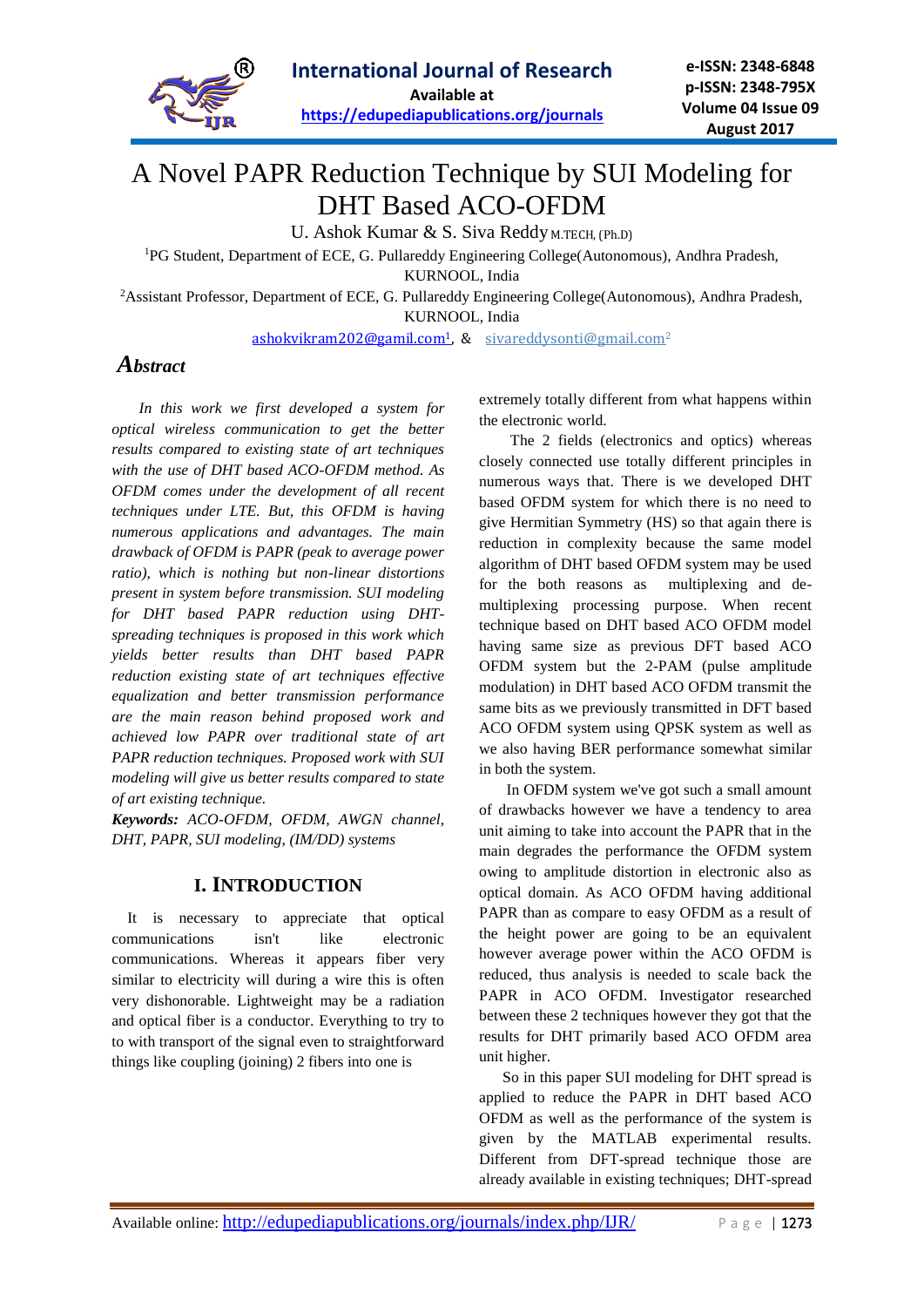

technique is having the real output, which make the system very less complicated known as DHT-based ACO-OFDM system. At fixed value of complementary cumulative distribution (CCDF) function (CCDF) of  $10^{-3}$ , the PAPR performance as 9.7 dB and 6.2 dB lower than those of conventional existing techniques. DHT-based ACO-OFDM without DHT-spread technique for 2-PAM and 4- PAM, respectively. The proposed system has better performance of equalization which is compared with state of art previous techniques as well as the nonlinear distortion removal as compare to the existing techniques of PAPR reduction.

# **2. OPTICAL WIRELESS COMMUNICATION**

 Light is having very high speed compared to any other sources of transmission. Light could be a resource accustomed understand content by human sensory system in well outlined manner. Lightweight plays an important role in human civilization from many years and antecedently lightweight acts as medium to speak in numerous applications. Heap of historical evidences proves that lightweight acts as supply of medium for communication particularly in warships and history of evidences are from biblical times to modern world. In biblical times, fireplace acts as medium for communication to offer signals concerning data concerning enemies and different connected matters.

 The dominant things in optical technology is as in no time "electric wire" that is wired connection is there but data is in the form of light. Optical fibers replaced the use of wired communications systems and gives a lot of else changes that we require. Maybe this is often more or less than the ideal one but require reducing the interferences. The high speed and quality of optical communications systems are very important task in itself predicated the event of a new algorithm of electronic communications itself designed to be run on optical connections which is considered as very effective considered with other. ATM and SDH technologies are smart samples of the new technologies style of this type of systems.

 It is necessary to appreciate that optical communications isn't like electronic communications because it's having more number of applications than state of art existing techniques. Whereas it appears that lightweight travels in an exceedingly fiber very similar to electricity will during a wire this is often very dishonorable. Lightweight may be a radiation and optical fiber is a conductor. Everything to try to with transport of the signal even to straightforward things like coupling (joining) 2 fibers into one is extremely totally different from what happens within the electronic world. The 2 fields (electronics and optics) whereas closely connected use totally different principles in numerous ways that.

### **3. LITERATURE SURVEY**

 Nowadays, there is increase in bandwidth for different applications which is considered as effective task under consideration; together with sharing of video and music we can also use beside new rising applications like video on demand, video application work have motivated the investigation of high capability optical communication technologies due to advantages of high speed of light. Web traffic has been growing at very high speed or in large amount rate and this might attain to very high use of data level by considerations of the study in 2015. There's need to explore this study spectrally economical, price effective transmission resolution for next generation optical networks to satisfy the increased demand of web traffic. New communication trends expect price effective, versatile high performance transmission, which may be achieved by mistreatment DSP. Literature survey shows increase in interest for mistreatment DSP at receiver by researchers in recent years for providing flexibility, price potency and improvement in transmission performance for next generation photonic networks. Optical OFDM has been thought of as most probable resolution for next generation photonics networks (such as LTE) with high spectral potency and less time in information measure allocation.

 The idea why we use of orthogonal frequency-division multiplexing (OFDM), as a multicarrier transmission mistreatment closely spaced number of signals with overlapping subcarriers, that was changed mistreatment separate by Discrete Fourier transform (DFT) to get less complicated system in OFDM by Weinstein in 1971. OFDM has been wide accepted and extensively explored for wireless transmission owing to varied blessings offered by it and capability of managing inhume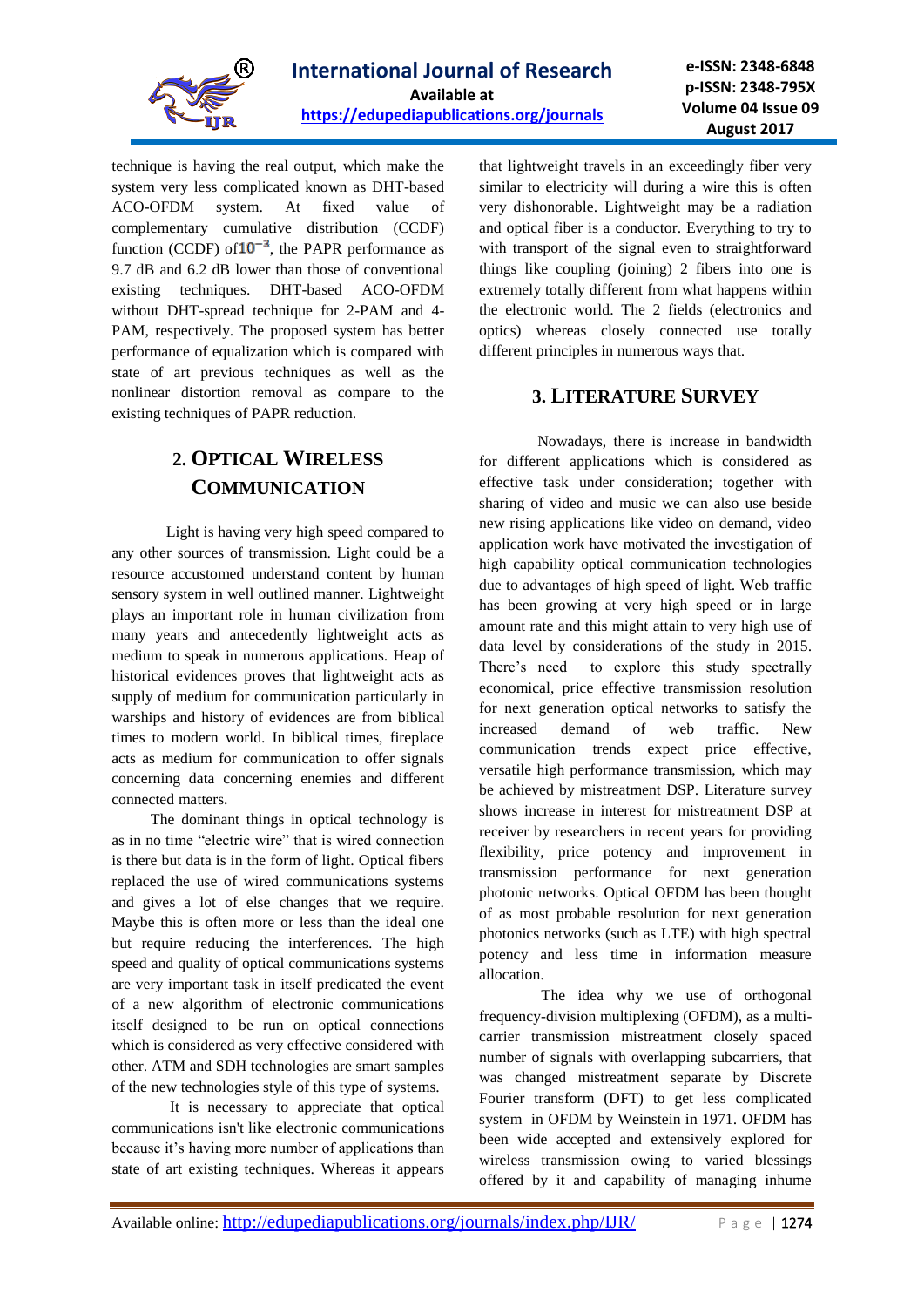

image interference (ISI) for sensible wireless applications in mid-1980s. The basic advantages of proposed work are studied here and the minor drawbacks are considered for evaluation due to improvement in system again we will get the high data rate and less time for transmission. The relevancy of OFDM has been 1st introduced for wired transmission in digital telephone line in 1991 whereas currently it's been base for varied sensible spaces together with native area networks, broadcasting of radio and TV globally. additionally, it exists as commonplace to numerous wireless application like wireless native space network (LAN) ,which is having distance somewhat more and speed also increased to certain level, IEEE 802.11g, IEEE802.11n, wireless personal area networks (PAN), e.g.Blutooth, IEEE 802.15.3a which is used in home for wireless transmission, wireless metropolitan area networks (MAN),e.g.Wimax 802.16e (WiMax) which is used by HTC first time, and therefore the 4G mobile communication, longterm evolution (LTE) is used recently which is having certain advantages over other systems.

 Further there are two alternatives as well as DCO-OFDM for straightforward low value answer and ACO-OFDM for achieving high spectral potency has been planned in literature. Conventionally OFDM signals which are having area unit bipolar is propagated with electrical signals for transmission with high speed whereas Optical OFDM signal has to be unipolar as information is carried by intensity modulation famous known as IM/DD present in mostly optical communication. So as to make nonnegative Optical OFDM varied sorts of uni-polar OFDM as well as Direct current-biased optical OFDM (DCO-OFDM) and unsymmetrical clipped optical OFDM (ACO-OFDM) has been explored. DCO-OFDM is predicated on adding DC bias to scale back and clip negative venture of signal, wherever as different answer ACO-OFDM avoids the employment of DC bias with reduced clipping noise. This can be supported unsymmetrical clipping of negative half OFDM image. Another technique supported single sideband modulation OFDM (SSB-OFDM) has been experimented on OOFDM system. AN experiment on multi gigabit CO-OOFDM has been planned in 2009 over a thousand metric linear unit SSMF fiber using 2 construction part shift keying polarization division multiplexing (QPSKPDM) subcarriers. Transmission victimization ACO-OFDM achieving spectral potency of three bit/s/Hz with sub wavelength information measure access has been explored over 600 metric linear unit long Single mode fiber (SMF).

 Subcarrier allocation can be applied to improve transmission performance robustness present in OFDM. Although some parameters like Bit loading (BL), power loading (PL), Bit and power loading (BPL) are checked for performance improvement for different condition but adaptive subcarrier allocation using instantaneous channel information at transmitter side may be used for BER performance check. Different subcarriers are having different SNR almost. There is motivation to use these subcarriers effectively and allocate them according to channel state information that needs to be known at transmitter for transmission of data effectively. Such effective utilization of adaptive subcarrier allocation is not used till now in background also. Consequently, an adaptive subcarrier allocation technique is needed to develop which can efficiently utilize spectrum as per user requirement using channel state information for performance improvement.

### **4. PROPOSED METHODOLOGY**

 This implementation is given specially for multiplexing and de-multiplexing process of ACO-OFDM for IM/DD system. The N point DHT and inverse DHT is are given as below,

$$
X_n = \frac{1}{\sqrt{N}} \sum_{k=0}^{N-1} X_k \cos\left(\frac{2\pi k n}{N}\right) \qquad X_k = \frac{1}{\sqrt{N}} \sum_{n=0}^{N-1} X_n \cos\left(\frac{2\pi k n}{N}\right) \tag{1}
$$

Where  $cas(\cdot) = cos(\cdot) + sin(\cdot)$ , n and k ranges from 0 to  $N-1$ ,

 $X_n$  gives the time-domain OFDM sample,

 $X_{k}$  gives the frequency-domain input sample,

In DFT-based IM/DD OFDM signal, HS is required to come up with real signals which are not considering any imaginary signal. However in DHTbased IM/DD OFDM signal, DHT could be a real pure mathematics remodel with a self-inverse property, it mechanically generates real signal without consideration of imaginary part and therefore the multiplexing and de-multiplexing processes use constant algorithmic program for transmission and at receiver . The diagram given for DHT-spread ACO-OFDM (DHT-S-ACO-OFDM) for IM/DD system is shown in given figure.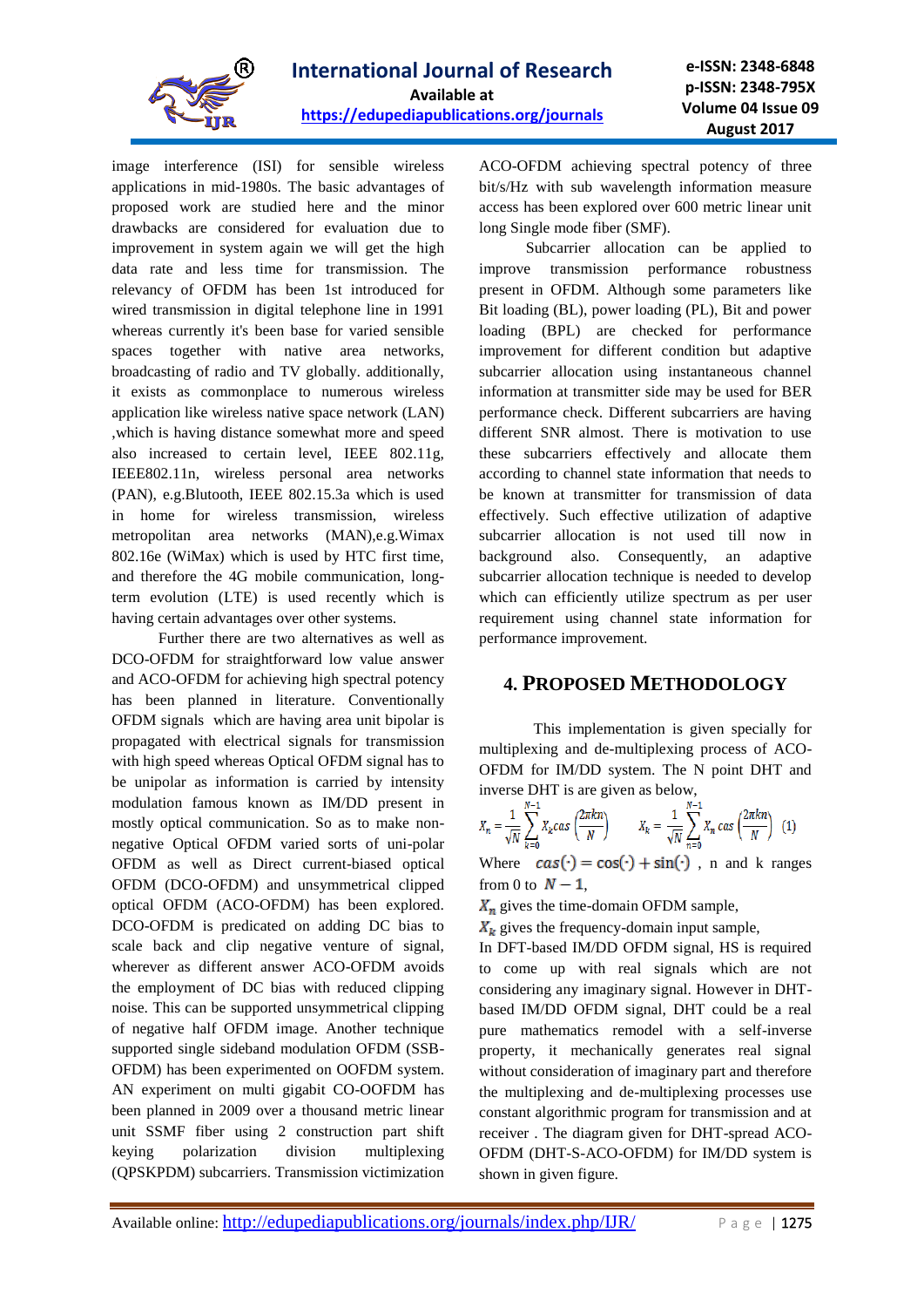

 In comparison to typical ACO-OFDM, DHT-S-ACO-OFDM adds a pair of L-point DHT modules inside the transmitter for effective transmission and receiver as a result of the red boxes show for reception which is considered as effective receiption. At transmitter, the knowledge sequences unit of measurement sent to the important constellation plotter which are mostly used for the complexity in presentation is more, the [PAM mapper] when serialto-parallel converter we used.

Then the generated M-PAM signals square are used to measure sent to the L-point DHT to comprehend the DHT-spread operation performed on input signal. The output of L-point DHT can be given as shown below,

$$
X_m = \frac{1}{\sqrt{L}} \sum_{l=0}^{L-1} X_l \cos\left(\frac{2\pi lm}{L}\right) \tag{2}
$$

Where, m is from 0 to  $L - 1$ .  $X_m$  is given at odd positions of N-point DHT operation (i.e.,  $N \frac{1}{4} 2L$ )

$$
Y = [0, X_0, 0, X_1, \dots, X_{L-1}]
$$
 (3)

After N-point DHT algorithm, the generated OFDM sequences, Y can be given as,

$$
Y_{i} = \frac{1}{\sqrt{2L}} \sum_{h=0}^{2L-1} y_{h}cas \left(\frac{2\pi h i}{2L}\right) =
$$
\n
$$
\frac{1}{\sqrt{2L}} \sum_{j=0}^{L-1} y_{2j+1} cas \left(\frac{2\pi (2j+1) i}{2L}\right) \qquad (4)
$$
\nWhere, i is from 0 to -1.  
\nAs shown in (3),  $y_{2j+1} = X_{j}$   
\n
$$
Y_{i} = \frac{1}{\sqrt{2L}} \sum_{j=0}^{L-1} X_{j} cas \left(\frac{2\pi (2j+1) i}{2L}\right)
$$
\n
$$
= \frac{1}{\sqrt{2L}} \sum_{j=0}^{L-1} \frac{1}{\sqrt{L}} \sum_{l=0}^{L-1} X_{l}cas \left(\frac{2\pi l j}{L}\right) * cas \left(\frac{2\pi (2j+1) i}{2L}\right)
$$
\n
$$
= \frac{1}{\sqrt{2L}} \sum_{j=0}^{L-1} \sum_{l=0}^{L-1} X_{l} [cos \left(\frac{2\pi (i-l)j-\pi i}{L}\right) + sin \left(\frac{2\pi (i+l)j+\pi i}{L}\right) \qquad (5)
$$

Therefore, we have to calculate output of N-point DHT Y  $\mathbf{v}$   $-$ 

$$
I_{i} = \int \frac{1}{\sqrt{2}} \left[ X_{i} \cos\left(\frac{\pi i}{L}\right) + X_{L-i} \sin\left(\frac{\pi i}{L}\right) \right] \qquad 0 \le i \le L - 1
$$
  

$$
\frac{1}{\sqrt{2}} \left[ X_{i-L} \cos\left(\frac{\pi i}{L}\right) + X_{2L-i} \sin\left(\frac{\pi i}{L}\right) \right], \quad L \le i \le 2L - 1
$$
  
(6)

Y is having anti-symmetrical property. The negative samples of Y should be forced to zero so as to eliminate negative signal. The DHT-S-ACO-OFDM, C, can be obtained from Y by clipping method by thresholding,

$$
C_i = \begin{cases} Y_i, & Y_i > 0 \\ 0, & Y_i \le 0 \end{cases}
$$
 (7)

After addition of cyclic prefix (CP) which is nothing but reference bits, digital-to-analog conversion (DAC) and low-pass filter (LPF) modules are used for transmission, the transmitted signal is generated. At receiver, the exact opposite operations are applied as those applied at transmitter side to recover the data sequences, together with analog-to-digital conversion (ADC), applying removal of CP, N-point DHT, channel estimation, as well as L-point DHT and PAM de-mapper.

#### *SUI modeling (As extension)*

 SUI is nothing but Stanford University Interium .We developed SUI modeling to proposed work to get better results compared with previous state of results.SUI modeling is done with the help of basic parameters of transmission such as antenna correlation, antenna diversity, antenna gain, etc.

There are in all six modeling parameters which are considered different condition of mathematical modules. Among those six mathematical modeling we used SUI-3 model for analysis. We used MATLAB coding for simulation and which are optimal parameters values that we used to get the better enhanced results.

#### *Scenario used for development of SUI Channel Models*

 Different parameters are used which can be practically observed and calculated the optimal values of them.

| Cell size                                                             | 7 km                             |
|-----------------------------------------------------------------------|----------------------------------|
| <b>BTS</b> Antenna Height                                             | 30 <sub>m</sub>                  |
| Receive Antenna Height                                                | 6m                               |
| BTS Antenna beam Width                                                | $120^\circ$                      |
| Receive Antenna Beam Width                                            | Omni directional (360°) and 30°. |
| Vertical Polarization Only                                            |                                  |
| 90% cell coverage with 99.9% reliability at each location<br>covered. |                                  |

### **5. RESULTS**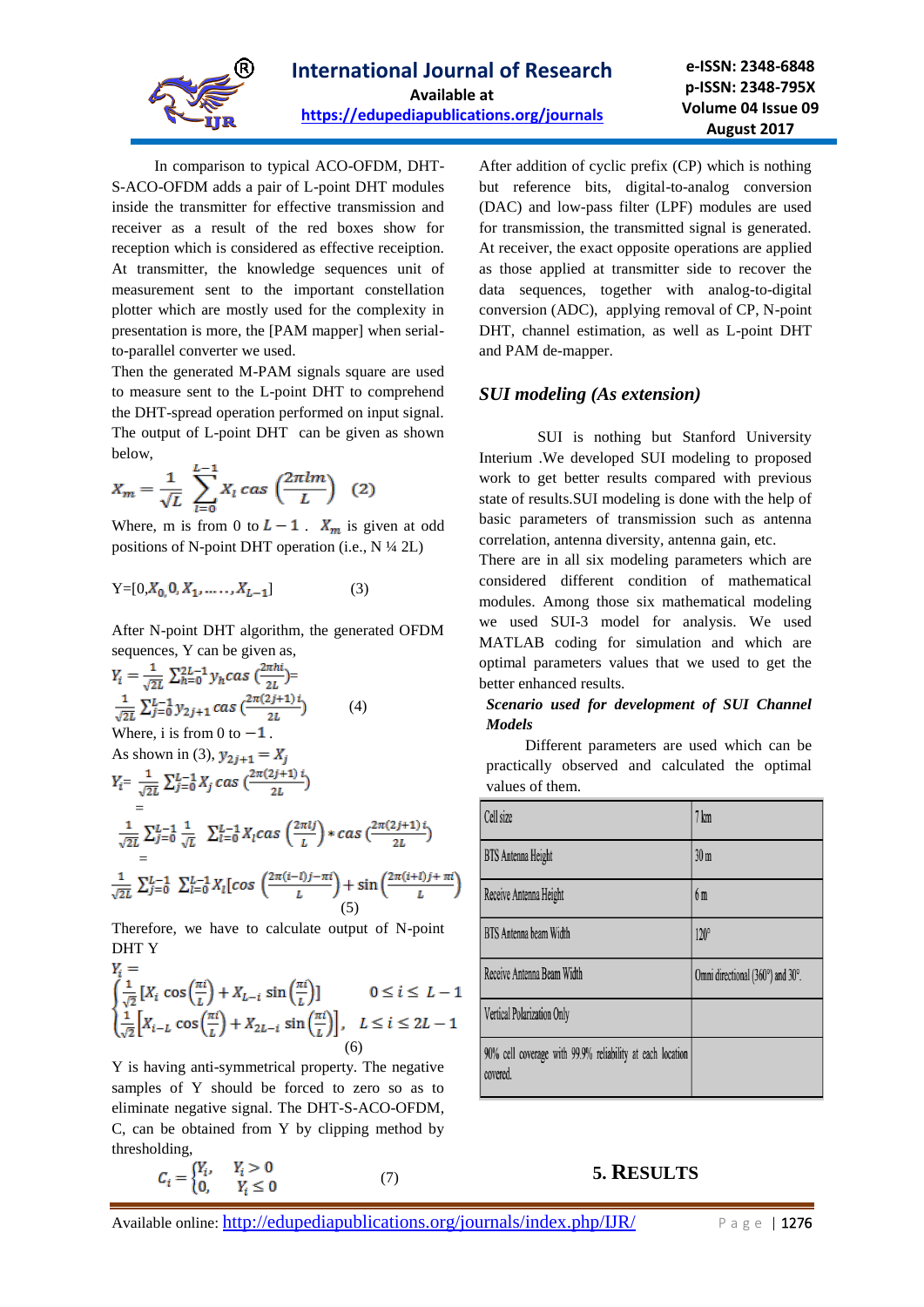

**e-ISSN: 2348-6848 p-ISSN: 2348-795X Volume 04 Issue 09 August 2017**



Fig.1 performance of a) conventional without clipping b)DHT without clipping c) conventional with clipping d)DHT with clipping



Fig.2 CCDF performance of the conventional, ACO and DHT-S-ACO-OFDM is shown for modulation index M=2,4



Fig.3 BER performance of the conventional, ACO and DHT-S-ACO-OFDM is shown for modulation index M=2,4.



Fig.4 BER performance of proposed work

### **6. CONCLUSION**

We implemented a novel algorithm for PAPR reduction with the help of SUI modeling based on ACO-OFDM. In this we studied about optical wireless communication in which we know the positive peak may contain almost all data. So we will try to clip unwanted data which is analyzed by IM/DD detection for its lowest PAPR. At the CCDF  $= 10^{-3}$ , we calculated the PAPR values which are 9.7 dB and another 6.2 dB less than that of conventional algorithm having the modulations 2-PAM and 4-